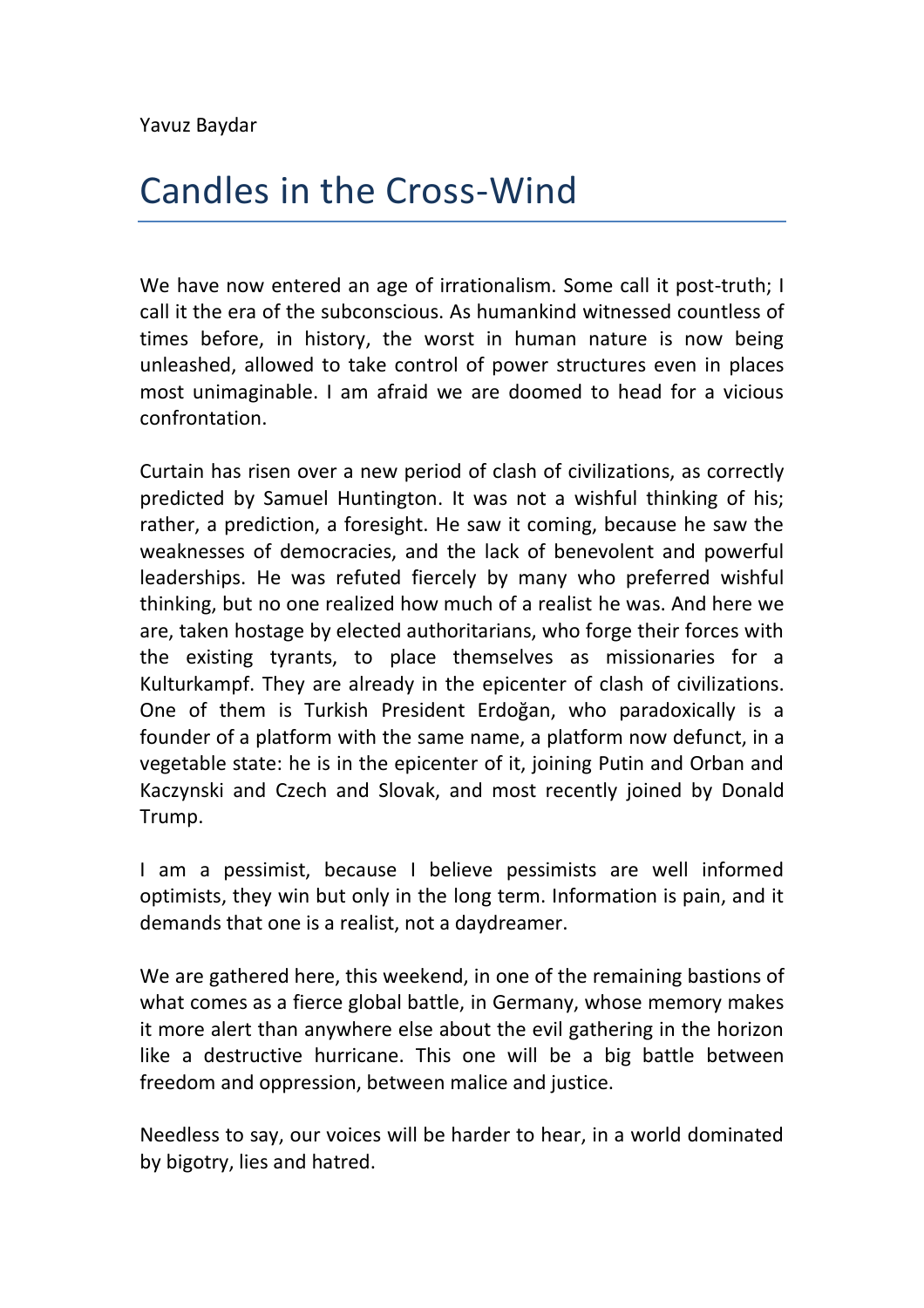Our subject for these two days is just about that. In a world where forces of democracy are on the forced retreat, the very profession of journalism sees its noble role being targeted, academia faces an immense challenge for maintaining a ground for reasoned thinking, all I see is hardship for all of us, to keep the torch for truth and demands for justice in the right place.

I have joined you in pain.

Journalism in Turkey is nearly dead; the public debate exists no longer. Most of my colleagues in jail, more than 150 of them were those, who between 2002 and 2013, were the flag carriers for breaking of the taboos in modern Turkey. Most of my colleagues who were fired arbitrarily, since Gezi Park protests until today, more than 9.000 of them, were hopeful that their country would turn into one which sets an example of reconciliation of the dark pages of its past. They had become encouraged, illusioned that they would play a historic role in tearing down the wall between the lies and the truth. But now most them realize what a disillusion it was: with a sharp u-turn, Turkey's dark forces are all back at work, resuming their positions after a brief thaw for democracy, building new alliances in Ankara. It is now back to the basics, Turkey under the current rule has returned to its malicious factory settings.

My hopes diminished exactly when the then PM Erdoğan demanded that the statue of friendship close to Turkish-Armenian border should be demolished. A flash moment. Then, when I witnessed that it was him, backed by the ultranationalist lobbies in Turkey and Azerbaijan, who sabotaged individually the protocol process between Ankara and Yerevan.

Everything since then was set at a backwards mode. It will continue to be this way. The USA is now inwards looking. The EU has been in slow motion implosion mode. And the Minor Asia, Caucasia and the Middle East is now being eclisped by an expansionist Russia. Both Turkey and Armenia are now moving towards Russian orbit, as Turkey's southern neighborhood falls also prey to rough leaders whose codes are not more different than mafiosi.